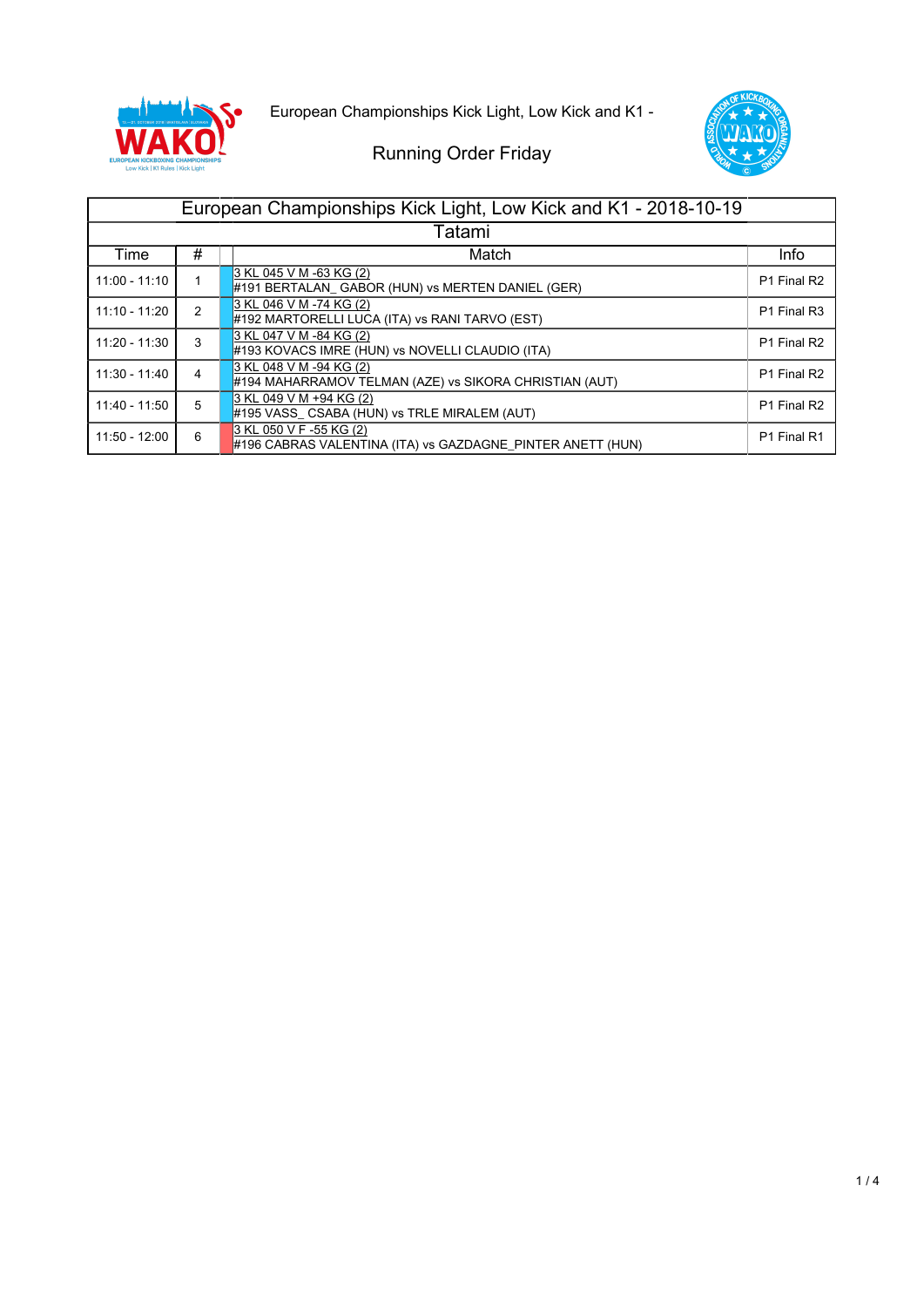



| European Championships Kick Light, Low Kick and K1 - 2018-10-19 |                 |                                                                                       |                                         |  |  |
|-----------------------------------------------------------------|-----------------|---------------------------------------------------------------------------------------|-----------------------------------------|--|--|
| Ring1                                                           |                 |                                                                                       |                                         |  |  |
| Time                                                            | $\overline{\#}$ | Match                                                                                 | Info                                    |  |  |
| $10:00 - 10:12$                                                 | $\mathbf{1}$    | 7 K1 041 S M -54 kg (2)<br>#385 MONGUSH KEZHIK (RUS) vs MAMMADOV ANAR (AZE)           | P1 1/2 Final R2                         |  |  |
| 10:12 - 10:24                                                   | $\overline{2}$  | 7 K1 041 S M -54 kg (2)<br>#386 KANCHEV HRISTIYAN (BUL) vs KURBONOV KHADISKHON (UKR)  | P1 1/2 Final R2                         |  |  |
| 10:24 - 10:36                                                   | 3               | 7 K1 043 S M -60 kg (2)<br>#389 VINNIK ARTSEM (BLR) vs SEMENCHUK MAKSYM (UKR)         | P1 1/2 Final R3                         |  |  |
| 10:36 - 10:48                                                   | $\overline{4}$  | 7 K1 043 S M -60 kg (2)<br>#390 SEN SONER (TUR) vs ABDULMADZHIDOV IBRAGIM (RUS)       | P <sub>1</sub> 1/2 Final R <sub>3</sub> |  |  |
| 10:48 - 11:00                                                   | 5               | 7 K1 044 S M -63,5 kg (2)<br>#391 DESKAJ MUHAMET (CRO) vs GADZHIMUSAEV SHAMIL (RUS)   | P1 1/2 Final R3                         |  |  |
| $11:00 - 11:12$                                                 | 6               | 7 K1 044 S M -63,5 kg (2)<br>#392 SIVAK VACLAV (CZE) vs SANANZADE ORFAN (UKR)         | P1 1/2 Final R3                         |  |  |
| $11:12 - 11:24$                                                 | $\overline{7}$  | 7 K1 045 S M -67 kg (2)<br>#393 BASHIROV TAMERLAN (RUS) vs LIDOR KURT (ISR)           | P <sub>1</sub> 1/2 Final R <sub>3</sub> |  |  |
| 11:24 - 11:36                                                   | 8               | 7 K1 045 S M -67 kg (2)<br>#394 KAZIECZKO WOJCIECH (POL) vs UKRAINETS OLEKSANDR (UKR) | P <sub>1</sub> 1/2 Final R <sub>3</sub> |  |  |
| $11:36 - 11:48$                                                 | 9               | 7 K1 046 S M -71 kg (2)<br>#395 TANBIEV ALIMPASHA (RUS) vs GIELATA ADAM (POL)         | P1 1/2 Final R4                         |  |  |
| 11:48 - 12:00                                                   | 10              | 7 K1 046 S M -71 kg (2)<br>#396 ALIYEV ELKHAN (AZE) vs BARAO ADOLFO (POR)             | P1 1/2 Final R4                         |  |  |
| 12:00 - 12:12                                                   | 11              | 7 K1 042 S M -57 kg (2)<br>#387 HERASYMENKO SERHII (UKR) vs AKYAR_SADI CAN (AUT)      | P <sub>1</sub> 1/2 Final R <sub>3</sub> |  |  |
| 12:12 - 12:24                                                   | 12              | 7 K1 042 S M -57 kg (2)<br>#388 RODRIGUEZ SEBASTIAN (SWE) vs RAHIMOV ASGAR (AZE)      | P <sub>1</sub> 1/2 Final R <sub>3</sub> |  |  |
| 12:24 - 12:36                                                   | 13              | 7 K1 040 S M -51 kg (2)<br>#419 SPIRIN ALEKSEI (RUS) vs SILIV FAYSAL (TUR)            | P1 Final R2                             |  |  |
| 12:36 - 12:48                                                   | 14              | 7 K1 057 S F -70 kg (2)<br>#436 RADIC NIVES (CRO) vs BALANDA KAMILA (POL)             | P1 Final R3                             |  |  |
| 12:48 - 13:00                                                   | 15              | 7 K1 058 S F +70 kg (2)<br>#437 AKDENIZ RABIA (TUR) vs BILOBRK LUCIJA (CRO)           | P1 Final R1                             |  |  |
| 13:00 - 13:12                                                   | 16              | 7 K1 052 S F -48 kg (2)<br>#431 DJEDIDI MYRIAME (FRA) vs ZHAGUPOVA FATIMA (RUS)       | P1 Final R3                             |  |  |
| 13:12 - 13:24                                                   | 17              | 7 K1 054 S F -56 kg (2)<br>#433 CARVALHO ANA_RITA (POR) vs OKUMUS MELTEM (TUR)        | P1 Final R4                             |  |  |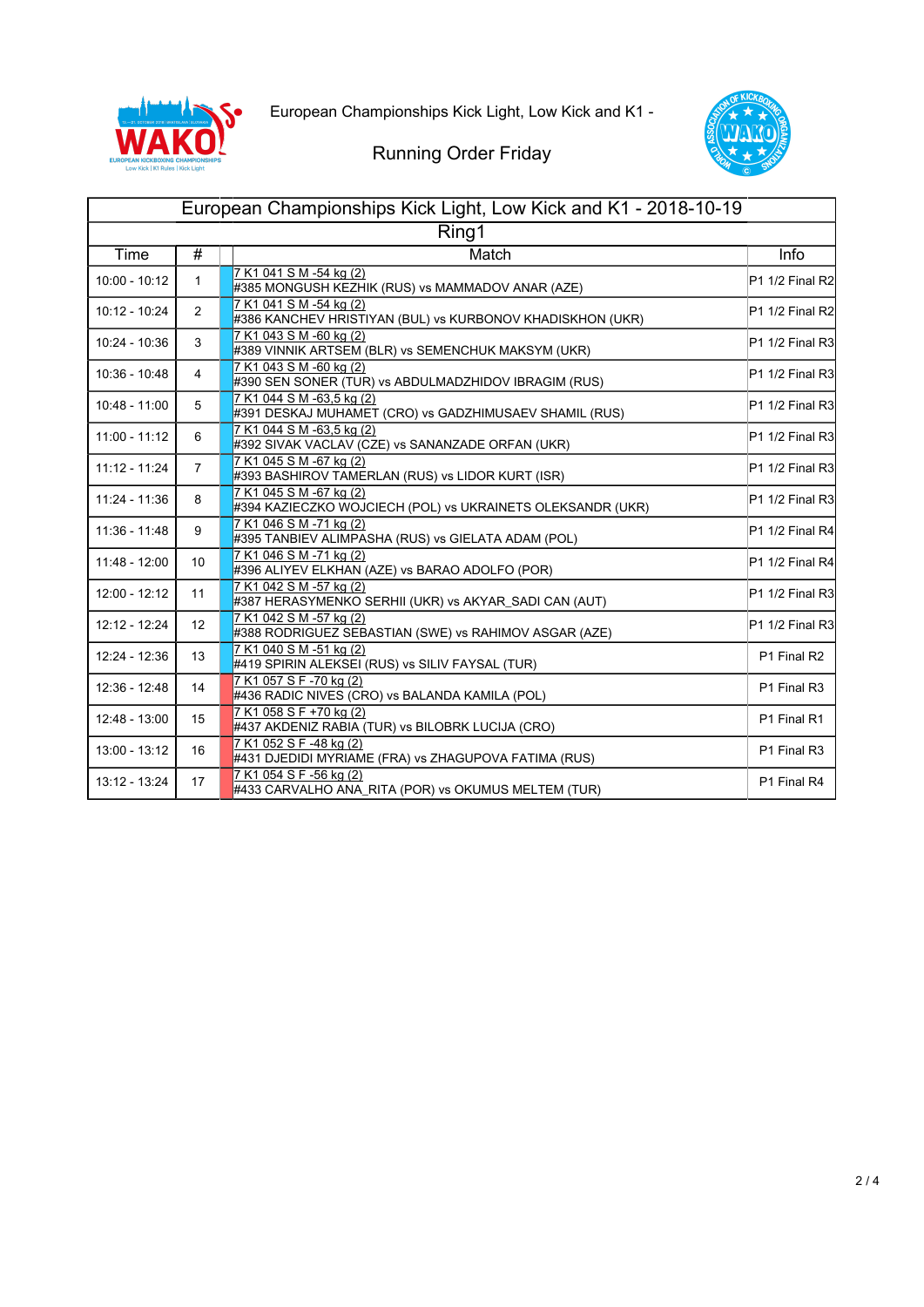



| European Championships Kick Light, Low Kick and K1 - 2018-10-19 |                 |                                                                                           |                                         |  |  |  |
|-----------------------------------------------------------------|-----------------|-------------------------------------------------------------------------------------------|-----------------------------------------|--|--|--|
| Ring <sub>2</sub>                                               |                 |                                                                                           |                                         |  |  |  |
| Time                                                            | $\overline{\#}$ | Match                                                                                     | Info                                    |  |  |  |
| $10:00 - 10:12$                                                 | $\mathbf{1}$    | 6 LK 049 S M -86 kg (2)<br>#270 CVJETICANIN MILOS (SRB) vs GJORGJIEV DIMITAR (MKD)        | P1 1/2 Final R2                         |  |  |  |
| 10:12 - 10:24                                                   | $\overline{2}$  | 6 LK 049 S M -86 kg (2)<br>#271 BAKSANOV RAMAZAN (RUS) vs FRATCZAK KACPER (POL)           | P1 1/2 Final R2                         |  |  |  |
| 10:24 - 10:36                                                   | 3               | 6 LK 050 S M -91 kg (2)<br>#272 DZEPINA BOJAN (SRB) vs GRZEDA DOMINIK (POL)               | P1 1/2 Final R3                         |  |  |  |
| 10:36 - 10:48                                                   | 4               | 6 LK 050 S M -91 kg (2)<br>#273 ZULJEVIC LUKA (CRO) vs YILDIRIM CEMIL (TUR)               | P1 1/2 Final R3                         |  |  |  |
| 10:48 - 11:00                                                   | 5               | 6 LK 051 S M +91 kg (2)<br>#274 CIKOTIC TOMISLAV (CRO) vs FILIPOVIC NIKOLA (SRB)          | P1 1/2 Final R3                         |  |  |  |
| $11:00 - 11:12$                                                 | 6               | 6 LK 051 S M +91 kg (2)<br>#275 HREITSAR MAKSYM (UKR) vs ANTONOV KIRILL (RUS)             | P1 1/2 Final R3                         |  |  |  |
| 11:12 - 11:24                                                   | $\overline{7}$  | 7 K1 050 S M -91 kg (2)<br>#403 DARMESHKIN IGOR (RUS) vs CATIPOVIC TONI (CRO)             | P1 1/2 Final R2                         |  |  |  |
| 11:24 - 11:36                                                   | 8               | 7 K1 050 S M -91 kg (2)<br>#404 KRNJIC AHMED (BIH) vs SHCHERBATIUK ROMAN (UKR)            | P1 1/2 Final R2                         |  |  |  |
| $11:36 - 11:48$                                                 | 9               | 7 K1 051 S M +91 kg (2)<br>#405 RAMANKEVICH PIOTR (BLR) vs PLAZIBAT ANTONIO (CRO)         | P1 1/2 Final R2                         |  |  |  |
| 11:48 - 12:00                                                   | 10              | 7 K1 051 S M +91 kg (2)<br>#406 RAJABZADEH BAHRAM (AZE) vs HOLOVATIUK ROMAN (UKR)         | P1 1/2 Final R2                         |  |  |  |
| 12:00 - 12:12                                                   | 11              | 7 K1 047 S M -75 kg (2)<br>#397 TODOROVIC NIKOLA (SRB) vs SPADARENKA MAKS (BLR)           | P <sub>1</sub> 1/2 Final R <sub>3</sub> |  |  |  |
| 12:12 - 12:24                                                   | 12 <sup>°</sup> | 7 K1 047 S M -75 kg (2)<br>#398 ASTUR MAIKEL (EST) vs ZELONI ALESSIO (ITA)                | P1 1/2 Final R3                         |  |  |  |
| 12:24 - 12:36                                                   | 13              | 7 K1 048 S M -81 kg (2)<br>#399 MENKOVIC ALEKSANDAR (SRB) vs AMIRZHANOV GADZHIMURAD (RUS) | P1 1/2 Final R3                         |  |  |  |
| 12:36 - 12:48                                                   | 14              | 7 K1 048 S M -81 kg (2)<br>#400 ILIOSKI BOBAN (MKD) vs BARANAU DZMITRY (BLR)              | P1 1/2 Final R3                         |  |  |  |
| 12:48 - 13:00                                                   | 15              | 6 LK 040 S M -51 kg (2)<br>#288 SALCHAK ANTON (RUS) vs ALTAY KADIR (TUR)                  | P1 Final R2                             |  |  |  |
| 13:00 - 13:12                                                   | 16              | 6 LK 041 S M -54 kg (2)<br>#289 ARUTYUNOV ARMEN (RUS) vs AKYUZ MURAT (TUR)                | P1 Final R2                             |  |  |  |
| 13:12 - 13:24                                                   | 17              | 6 LK 042 S M -57 kg (2)<br>#290 HYDA VLADYSLAV (UKR) vs KOLTOVSKOI VADIM (RUS)            | P1 Final R3                             |  |  |  |
| 13:24 - 13:36                                                   | 18              | 6 LK 055 S F -60 kg (2)<br>#303 KIRVAC CIGDEM (TUR) vs NASSO PIERA (ITA)                  | P1 Final R3                             |  |  |  |
| 13:36 - 13:48                                                   | 19              | 6 LK 058 S F +70 kg (2)<br>#306 AMPLEEVA MARIA (RUS) vs MERDIC JASMINA (BIH)              | P1 Final R2                             |  |  |  |